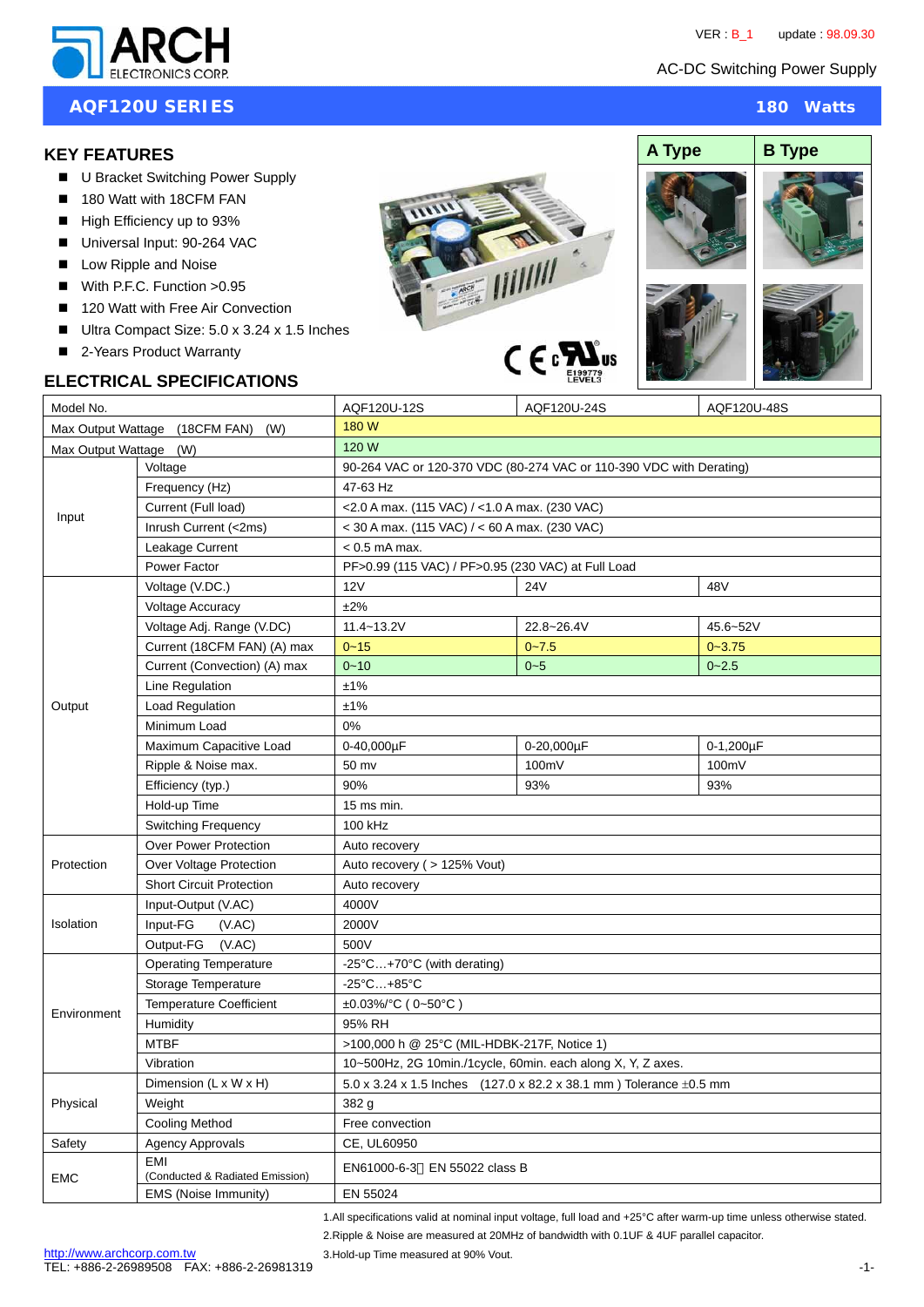

**AQF120U SERIES** 180 Watts

### **MECHANICAL DIMENSION ( Top View )**

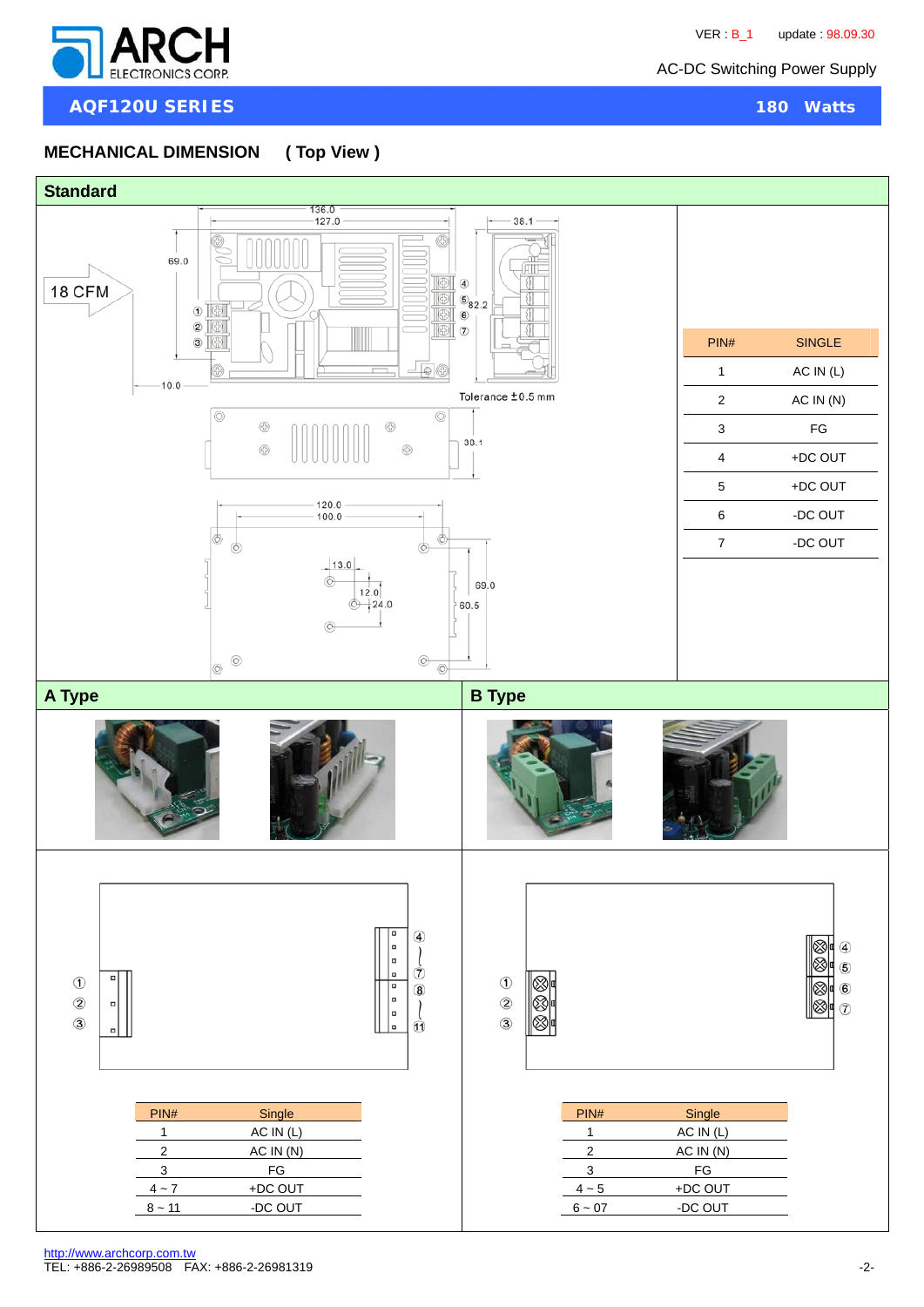

j

#### **EFFICIENCY VERSUS LOAD**